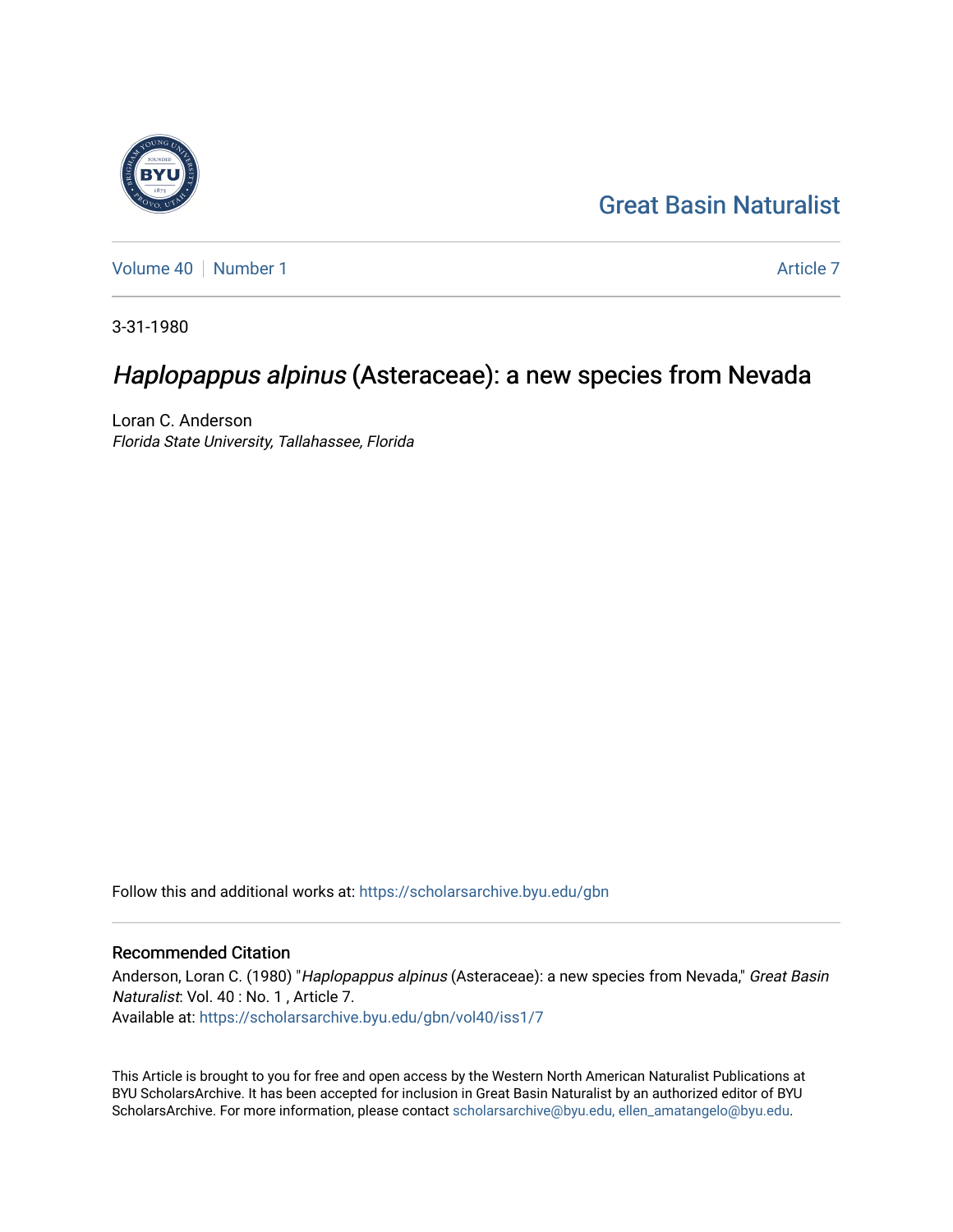#### HAPLOPAPPUS ALPINUS (ASTERACEAE): A NEW SPECIES FROM NEVADA

Loran C. Anderson<sup>1</sup>

ABSTRACT.— The new species, *Haplopappus alpinus* of section Tonestus, is formally described and illustrated. It is endemic to the high mountains of central Nevada. Vegetative and floral morphology of related species is detailed. The new species appears to be most closely related to  $H$ , eximius but also demonstrates close affinity to  $H$ , aberrans (all three are diploids with  $n = 9$ ).

In North America, Haplopappus (Asteraceae) contains about 95 species represented in 17 sections. Additional species— including the type species,  $H$ . glutinosus—are in South America. Chromosomally, two major groupings can be identified in the genus (Anderson et al. 1974). One group is generally herbaceous and chromosomally based on  $x = 4$ , 5, or 6. The other, more woody group, is based on  $x = 9$ . These groupings are poorly distinguished by growth form. Woodiness in the "herbaceous group" is seen in sections Isoconia and Hazardia (correlated with their xeromorphy?), and reduced woodiness is seen in the "shrubby group" in sections Tonestus and Stenotus where their growth forms are apparently related to their montane or alpine habitats.

The generic integrity of this assemblage has been challenged. Many feel that Haplopappus is unnatural and should be broken up (Shinners 1950, Anderson 1966, Turner and Sanderson 1971, Clark 1977, Urbatsch 1978); some would raise each section to generic standing. Others feel many of the sections are interrelated; i.e., the South American taxa and Hazardia (Grau 1976). Jackson (1966) has demonstrated genetic relationship among many of the sections of the "herbaceous group" through intersectional hybridizations; he has recently (pers. comm.) hybridized South American taxa with those of section Hazardia.

Until more is known about the biology of Haplopappus (especially the South American taxa), Hall's conservative generic treatment

(1928) seems better at the moment than the alternative of elevating each section to ge neric status. Possibly a half dozen genera are represented in the North American material, but <sup>I</sup> can not envision a precise treatment now.

Description of a new species in section  $T_{Q}$ nestus presents a problem. That section is in the  $x = 9$  group, whereas the type species, H. glutinosus, is  $n = 5$  (personal count in 1971 from Kew Garden material; Grau 1976). So, in retaining the wider generic inter pretation at this time, a species of Haplopappus will be named that most likely will be transferred to another genus when the complex is better known. Deferring description of this species until a comprehensive ge neric revision is available might possibly withhold additional data that would be supportive of the ultimate revision.

#### METHODS AND MATERIALS

Fresh and dried materials were processed as in Anderson, 1964. Five heads were mea sured for involucral and floral data. Cytological methods are those of Anderson, 1966.

Plant materials were collected personally in the field or supplied by Sherel Goodrich. Vouchers for various measurements and chromosome counts are at FSU.

#### Taxonomy

Haplopappus alpinus L. C. Anderson & S. Goodrich, sp. nov.

<sup>&#</sup>x27;Department of Biological Science, Florida State University, Tallahassee, Florida 33206.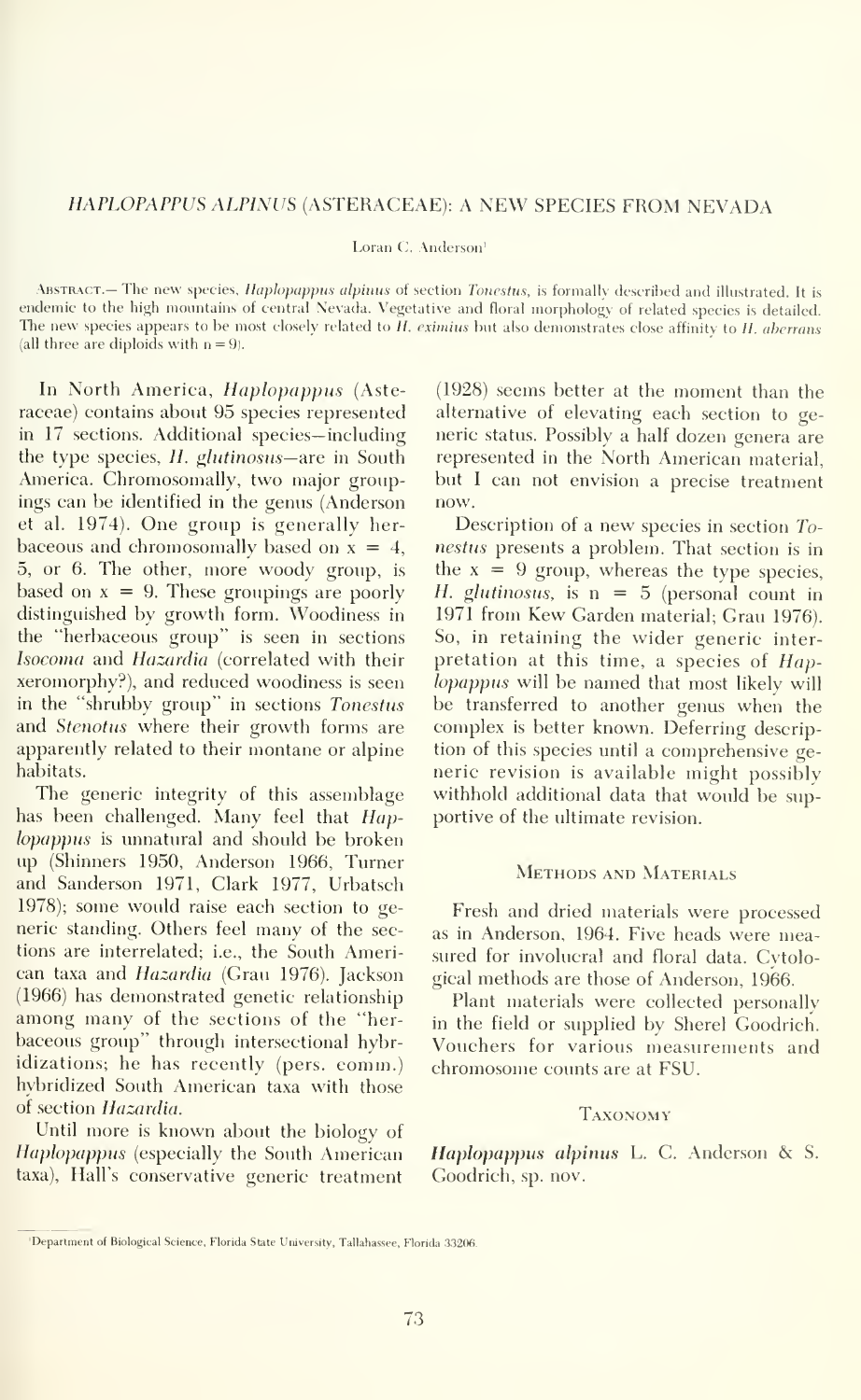Herba perennis et lignosa, 0.5-2.0 dm alta; stirpes glandulosae; folia in basi obovata vel oblanceolata, serrata vel dentata, 3-7 cm longa, 10-36 mm lata, folia caulina aliquantemis angustiora et serrata, 3-5.5 cm longa, 8-18 mm lata; inflorescentia vel monocephala vel cyma paucis cum capitibus; in volucra 10-12 mm longa, circa <sup>7</sup> mm lata, phyllariis 21-28, exterioribus ovatis et folio similibus et glandulosis, interioribus bracteis angustioribus; disci florum 29-55, flavi, corollis 5.8-7.1 mm longis, lobis circa 1.3 mm longis, lineis stigmaticis saepissime longitudine paribus styli appendicibus; achaenia 4-5 mm longa et pubescentia.

Type: Nevada, Nye Co., granitic rocks at 10,600 ft on 11,077-ft peak on Toiyabe Crest between Washington Creek and Aiken Creek, <sup>24</sup> air mi SSW of Austin, <sup>21</sup> Jun 1979, L. C. Anderson 4885 (BRY-holotype!, FSU!, NY!, UC!).

Perennial herb, woody only at base, short rhizomatous,  $(0.5)0.7-1.0(2.0)$  dm tall; stems branched only in the inflorescence or monocephalous, densely glandular-pubescent; fo liage dark green, glandular-pubescent, basal leaves obovate to oblanceolate, petiolate, ser rate to deeply toothed above the middle, 3-7 cm long, 10-36 mm wide, moderately vis cous, cauline leaves oblanceolate to spatulate, cuneate or clasping the stem, saliently dentate, 3-5.5 cm long, 8-18 mm wide; in florescence usually monocephalous (open sites) or with up to 5 heads in an elongate or flat-topped cyme (deep crevices or protected sites); heads campanulate to hemispheric, 10-12 mm long, 7-10 mm wide (pressed), phyllaries 21-28, outer ones nearly as long as involucre, leaflike, broadly ovate, 3-nerved, glandular, slightly spreading, obtuse with small mucro, inner bracts narrower, lanceol ate-spatulate, with finely ciliate margins, acuminate-cuspidate; ray flowers absent; disk flowers (29)35-50(55), golden-yellow, corollas  $(5.8)6.4-7.1(7.6)$  mm long, lobes  $(1.0)1.3(1.6)$  mm long, lanceolate, slightly spreading to recurved; anthers about 2.6 mm long, appendages 0.6 mm long, style branches slender, stigmatic lines nearly as long as style appendages; achenes cylindric to fusiform, 4-5 mm long, pubescent, pappus dull white, 6-7 mm long;  $n = 9$  (Fig. 1). Infrequent on boulders, talus, or rocky summits near treeline (primarily on light-colored granites but occasionally on basalt, andesite, metamorphics, or limestone),  $9,000-11,000$  ft, Toiyabe and Toquima mountains of southern Lander and Nye counties, Nevada. Mid-July-September.

Additional specimens examined: Nevada, Lander Co., peak between Aiken and Carsely Creek, S. Goodrich 12137 (FSU, UTC); Nye Co., type locality, S. Goodrich 12126 (FSU, NY, UTC), head of left fork San Juan Creek, S. Goodrich 11997 (BRY, UTC), S. Goodrich 12006 (FSU, UTC), McLeod Creek, S. Goodrich 13437 (BRY, FSU), crest between Tim-



Fig. 1. Representative, but somewhat stout, specimen of H. alpinus; drawn largely from Goodrich 12233 (FSU).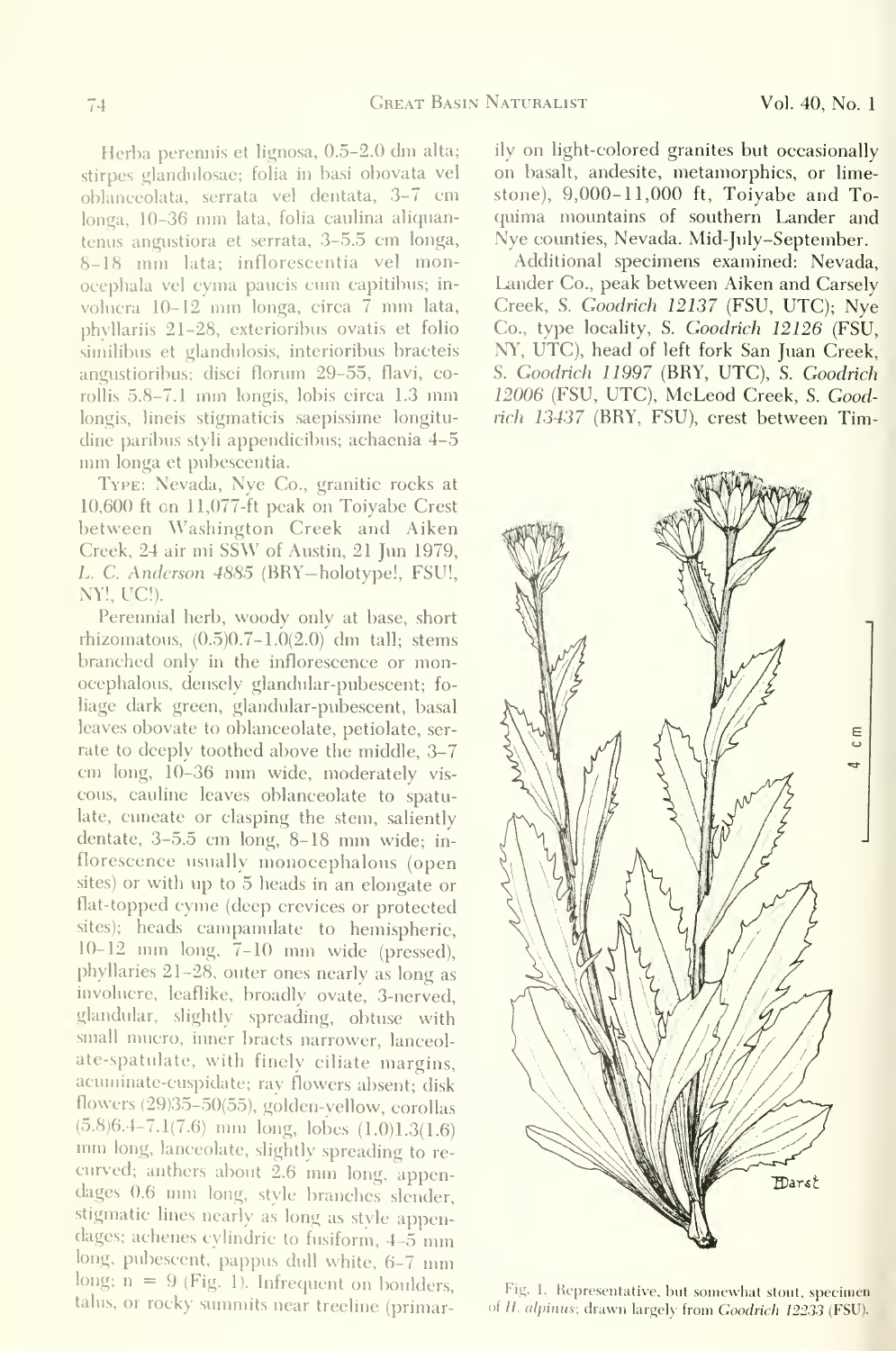blin Creek and Marysville Canyon, S. Goodrich 12226 (BRY), Toiyabe crest at French VABM, S. Goodrich 12233 (FSU), right fork Stewart Creek, S. Goodrich 13502 (BRY), top of Shoshone Mtn., Toquima Range, S. Goodrich  $\&$  F. Smith 13267 (FSU). All collections but the last came from the Toiyabe Range. Goodrich (pers. comm.) also reports seeing a population on Mt. Jefferson at 11,000 ft at the head of left fork of Barker (Shipley) Creek in the Toquima Range. The species is found for about 23 miles along the crest of the Toiyabe Range from the Lander-Nye County line south to the head of Stewart Creek and is reported for two sites in the Toquimas.

At the type locality, H. alpinus occurs on windswept slopes above the treeline with H. macronema, Chrysothamnus viscidiflorus, Erigeron compositus, and Eriogonum umbellatum. Some sites are at or just below treeline, where the species occurs on rocks in scattered Pinus flexilis or Cercocarpus ledifolius. Other alpine endemics from central Nevada that have been found in the vicinity of H. alpinus are Draba arida, Eriogonum ovalifolium var. caelestinum, Geranium toquimense, Hackelia sp. nov., Senecio sp. nov., and Smelowskia holmgrenii.

### Relationships and Phytogeography

This species belongs to section Tonestus and is related to H. aberrans and H. eximius (Figs. 2-4). Comparative floral features for

the three species plus the more distantly re lated H. peirsonii are given in Table 1; all are distinctive. The Nevadan endemic is like  $H$ . abcrrans in its eradiate heads of similar size; however, the latter has differently shaped cauline leaves that overtop the racemosely disposed, turbinate to narrowly campanulate heads. Also, the bracts are more numerous, narrower, and somewhat squarrose in H. aberrans compared to H. alpinus. The new species is more similar to H. eximing in leaf size and shape, and, although the phyllaries are fairly similar, the campanulate heads differ with those of H. eximius, being radiate with shorter involucres. Haploppapus alpinus also differs from H. eximius in the following minor floral features: H. alpinus has stouter corolla tubes (as in Chrysothamnus spathulatus versus C. viscidiflorus; illustrated in Anderson 1964); its pappus is shorter than the corolla length, whereas pappus equals corolla length in H. eximins; and it has longer corolla lobes.

Original meiotic chromosome counts for the taxa include: H. alpinus,  $n = 9$  (Anderson 4885, the type collection); H. aberrans, n  $= 9$  (Anderson 3660 from Blaine Co., Idaho); and H. peirsonii, n =  $45$  (Anderson  $4326$ ) from Inyo Co., California). The count for H. peirsonii agrees with the earlier count by Stebbins, who also reported H. eximins as a diploid (Howell 1950). The other counts represent first reports for those species. Meiosis appeared normal with pairing as bivalents in all instances. Pollen stainability for Anderson



Figs. 2-4. Flowering heads and individual outer bracts; heads scaled to <sup>5</sup> mm bracket, individual bracts slightly enlarged. Fig. 2. H. aberrans (Anderson 3660, FSU). Fig. 3. H. alpinus (Goodrich 12137, FSU). Fig. 4. H. eximius [Anderson 4320, FSU).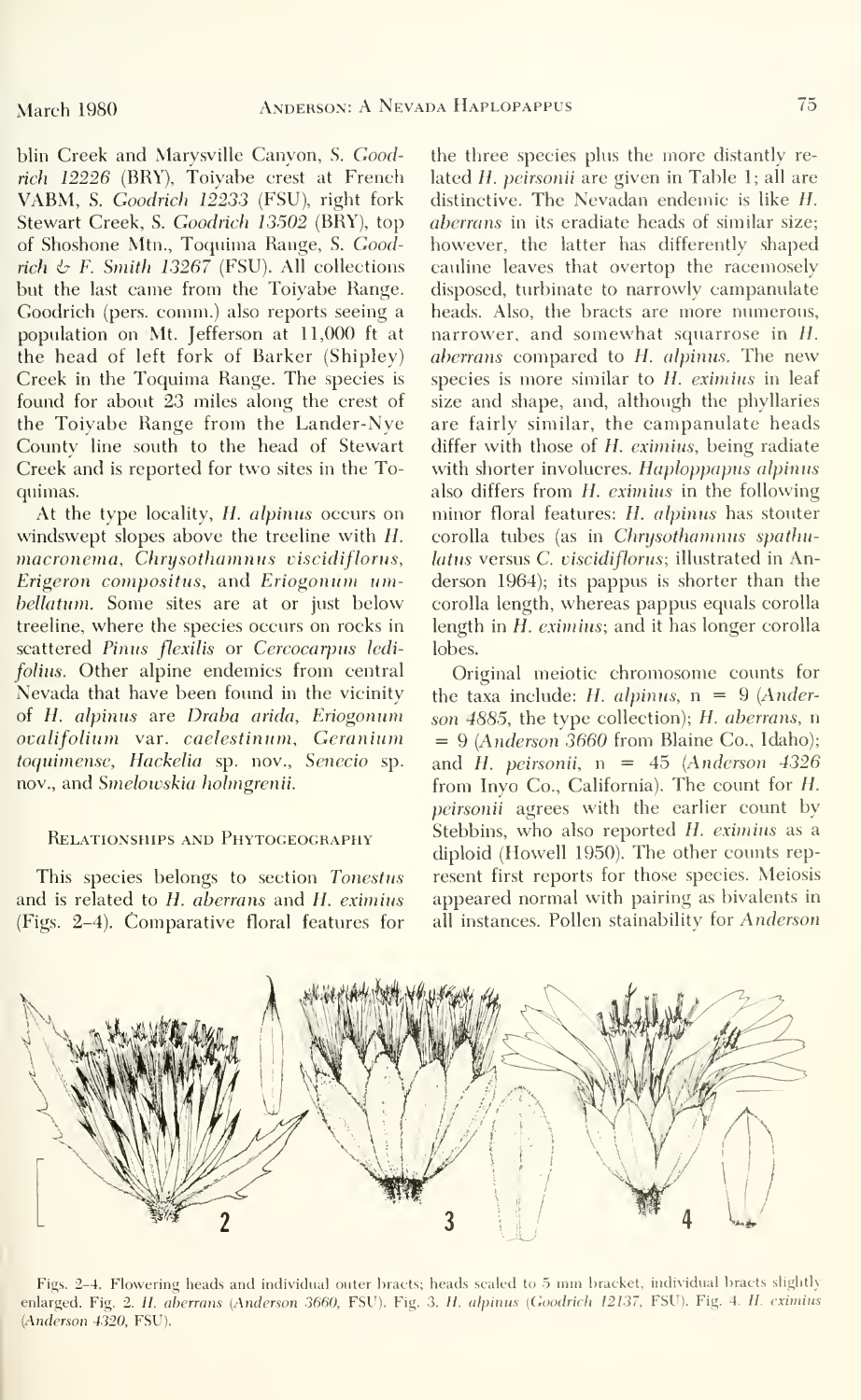4885 was 97.7 percent, and there were no in dications of apomixis in H. alpinus.

Haplopappus aberrans was originally de scribed as an aberrant member of section Macronema and was later tentatively as signed to Tonestus (Hall 1928), but until now it has been considered poorly placed in Tonestus (Cronquist 1955). With the addition of H. alpinus, the section houses H. aberrans more comfortably.

Haplopappus alpinus is somewhat intermediate between H. aberrans and H. eximius morphologically and geographically. Harper et al. (1978) consider the Great Basin mountain ranges floristically as islands in the surrounding desert possibly populated by migrations from the "mainland" mountain systems of the Rockies or Sierras. The introduction of H. alpinus from eximiuslike precursors from the Sierra Madre seems very plausible. The possible origin of H. aberrans in the Sawtooth Mountains of Idaho from alpinuslike stock poses an interesting situation. Haplopappus aberrans occurs in the Rocky Mountain "mainland" system (in which H. hyallii and H. pygmaeus of Section Tonestus occur). Still, its affinities lie with H. alpinus and H. eximius. The species could represent the culmination of a migration from the western Sierra mainland across the Great Basin deserts to the Sawtooths and the eastern mainland. These mountain groups were less isolated in the relatively recent past (Harper et al. 1978), and such a migration is plausible.

Billings (1978) suggests the alpine flora in the Great Basin may have resulted from "upward evolution" of preadapted desert species of lower elevations. This doesn't seem to apply to H. alpinus or other Tonestus taxa. Bil lings further suggests that due to reduced habitat diversity in Great Basin mountains there is a trend toward edaphic endemism. Again, H. alpinus does not follow the trend; it has been collected on granite, basalt, metamorphics, andesite, and limestone in the geologically diverse Toiyabe Mountains. Clearly, these alpine areas of central Nevada do need more vegetational work, as Billings (1978) observed. Our ideas of that region may be greatly changed with further study; endemism apparently is not as low as Harper et al. (1978) record. Goodrich, for example, has found several undescribed endemics in his current survey of the region.

TABLE 1.— Averaged floral data (and ranges entered parenthetically) for selected taxa of Haplopappus, section Tonestus.

| Feature                                 | Taxon and collection            |                             |                   |                             |                  |                  |
|-----------------------------------------|---------------------------------|-----------------------------|-------------------|-----------------------------|------------------|------------------|
|                                         | H. aberrans<br>Anderson<br>3660 | H. alpinus                  |                   | H. eximius                  |                  | H. peirsonii     |
|                                         |                                 | Anderson<br>4885            | Goodrich<br>12137 | Anderson<br>4320            | Anderson<br>4899 | Anderson<br>4326 |
| Involuere.                              |                                 |                             |                   |                             |                  |                  |
| Bract number                            | $-42.0(37-49)$                  | $24.2(21-25)$ $23.8(21-28)$ |                   | $27.2(25-30)$               | $29.0(24-35)$    | $27.0(23-29)$    |
| Length, mm                              | $11.0(10-12)$                   | $10.6(10-11)$               | $11.0(10-12)$     | $8.5(8-9.5)$                | $9.0 (8.2 - 10)$ | $15.2(13-16)$    |
| Ray flowers                             |                                 |                             |                   |                             |                  |                  |
| Flower number                           |                                 |                             |                   | $13.6(11-19)$               | $15.0(12-20)$    | $21.8(21-23)$    |
| Flower length, mm                       |                                 |                             |                   | 10.5                        | 10.2             | 10.4             |
| Flower width, mm                        |                                 | $\overline{\phantom{a}}$    |                   | 2.2                         | 2.1              | 4.4              |
| Disk flowers                            |                                 |                             |                   |                             |                  |                  |
| Flower number                           | $38.0(29 - 48)$                 | $41.6 + 35 - 49$            | $+4.4(29-55)$     | $59.2(54-69)$               | $51.6(44-60)$    | $55.8(45 - 75)$  |
| Flower length, mm                       | $7.6 \mid 7.0 - S.2 \mid$       | $6.3(5.8-7.1)$              | $7.1(6.4-7.6)$    | $7.1(6.6-7.4)$              | $6.4(6.0-7.0)$   | $8.4(7.0-9.5)$   |
| Lobe length, mm<br>Stigmatic area-total |                                 | $1.0$ (0.9 1.1 1.3 1.0-1.6) | $1.3(1.2-1.4)$    | $1.1(1.0-1.2)$              | $1.0(0.7-1.2)$   | $1.1(1.1-1.2)$   |
| style branch, $\%$                      | $51.7, 50-54$                   | $50.0 + 3 - 55$             | $-48.1 (+15-50)$  | $56.3(44-62)$ $53.7(50-56)$ |                  | 38.1 (33–43)     |